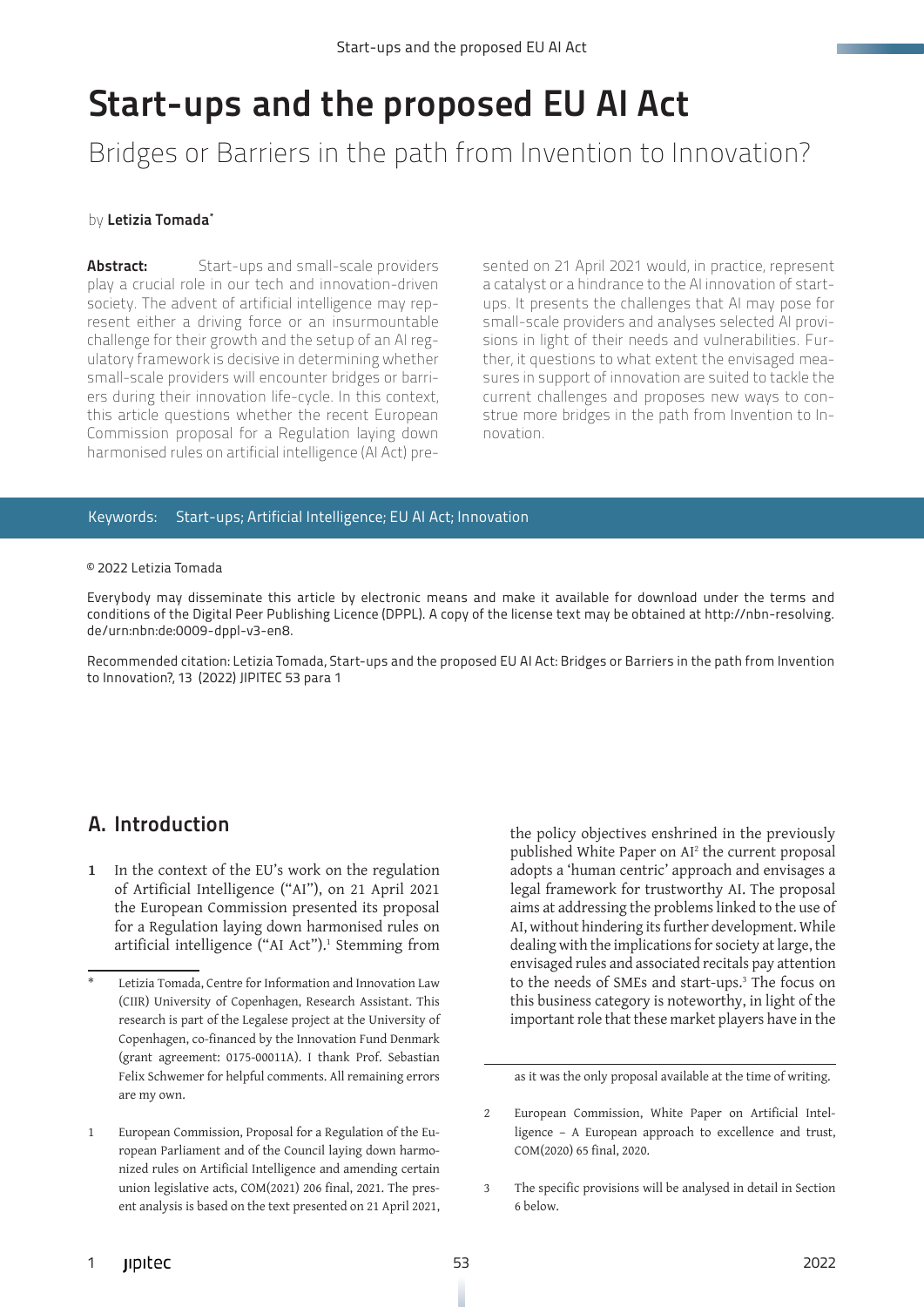European innovation ecosystem.<sup>4</sup> Furthermore, the safeguard of small and early-stage businesses is all the more relevant for larger and more established ones, as they often acquire and further develop start-ups' innovations and thus can also benefit from their existence and growth. However, despite the introduction of tailored rules for small-scale providers and start-ups, it is not yet clear whether the implementation of the proposed AI Act would, in practice, represent a catalyst or a hindrance to AI innovation of start-ups. To this aim, the present contribution first provides an overview of the proposed AI Act and analyses which businesses are included in the definition of 'start-ups' and of 'small scale providers'. Further on, Section D presents the challenges that AI may pose for small scale businesses. Against this background, Section E analyses selected AI Act provisions in light of the needs of small-scale market participants and Section F questions the extent at which the envisaged measures introduced to safeguard small-scale providers' innovation are suited to address the highlighted challenges. To conclude, Section G examines the implications that the implementation of the AI Act can have on AI innovation of start-ups and proposes ways forward to address shortcomings. The scope of the analysis is limited to the implications for start-ups as providers of AI systems.

#### B. Overview of the AI Act and its Aims

**2** AI systems are defined in Article 3(1) as "software that is developed with one or more of the techniques and approaches listed in Annex I and can, for a given set of human-defined objectives, generate outputs such as content, predictions, recommendations, or decisions influencing the environments they interact with". Annex I contains a list of approaches and techniques for the development of AI which integrate this definition.<sup>5</sup> The Commission can amend Annex I in accordance with the new market and technological developments and on the basis of characteristics that are similar to the mentioned techniques and approaches. The definition and the related list of techniques and approaches are very broad and seem to encompass a wide range of programs.<sup>6</sup>

**3** The AI Act follows a "risk-based approach" (recital 14) with the aim to avoid risks to the health or safety or to the protection of fundamental rights of natural persons concerned (see e.g. recitals 1, 13, 27, 32, Arts. 7(1)(b), 65). The proposal distinguishes four types of risk categories. First, it prohibits the implementation and use of AI systems that present unacceptable risks. Further on, it permits the uses of both AI systems presenting high-risks and the ones with limited risks. The high-risk systems are subject to compliance with specific requirements and obligations, while the limited risk systems must comply with transparency obligations. Lastly, the proposal mentions AI systems which present only minimal risks, and which are not directly targeted in the AI Act. The present paper focuses on the development and implementation of the high-risk AI systems category and on their implications for start-ups' innovation. The specific obligations accompanying the development and implementation of high-risk systems may hinder entry of start-up AI products in the market and thus deserves particular analysis. Conversely, it is evident that AI systems causing unacceptable risks will not reach the market *by default.* The minimalrisk ones do not raise compliance issues, while the transparency requirements for limited-risk AI systems shall be respected with regard to the highrisk category. Thus, potentially related issues will be addressed in the context of that analysis. The focus on the high-risk category is also justified as many AI products may well be deemed high-risk in the future. In fact, the 'high-risk' definition encompasses AI systems that are used as a safety component of a product or products regulated by existing legislation referred to in Annex II, such as medical devices, toys, machinery or that are required to undergo a third-party conformity assessment (Article 6(1)). In addition, AI systems in Annex III are considered high-risk (Article 6(2)). Annex III contains a list of

<sup>4</sup> In this regard it is important to note that between the 1940s and 1970s large companies used to contribute more than start-ups and SMEs to the innovation system, which was mainly based on economies of scale in R&D, production and distribution at large volumes. Instead, in the last two decades the innovative potential of early-stage and small firms has increased, in light of their ability to exploit commercial opportunities that arise from market changes, of the lower cost of entry and the role of venture capital and of networks where open innovation is shared. See OECD, *SMEs entrepreneurship and innovation* (Paris: OECD, 2010) 16.

<sup>5</sup> They include not only (a) various ML approaches, but also (b) 'Logic- and knowledge-based approaches, including knowledge representation, inductive (logic) programming, knowledge bases, inference and deductive engines, (sym-

bolic) reasoning and expert systems' as well as (c) 'Statistical approaches, Bayesian estimation, search and optimization methods'.

<sup>6</sup> Sebastian Felix Schwemer, Letizia Tomada, and Tommaso Pasini, 'Legal AI Systems in the EU's proposed Artificial Intelligence Act' (2021) *Joint Proceedings of the Workshop on AI and Intelligent Assistance for Legal Professionals in the Digital Workplace* (LegalAIIA 2021). CEUR Workshop Proceedings, 2. http://ceur-ws.org/Vol-2888/.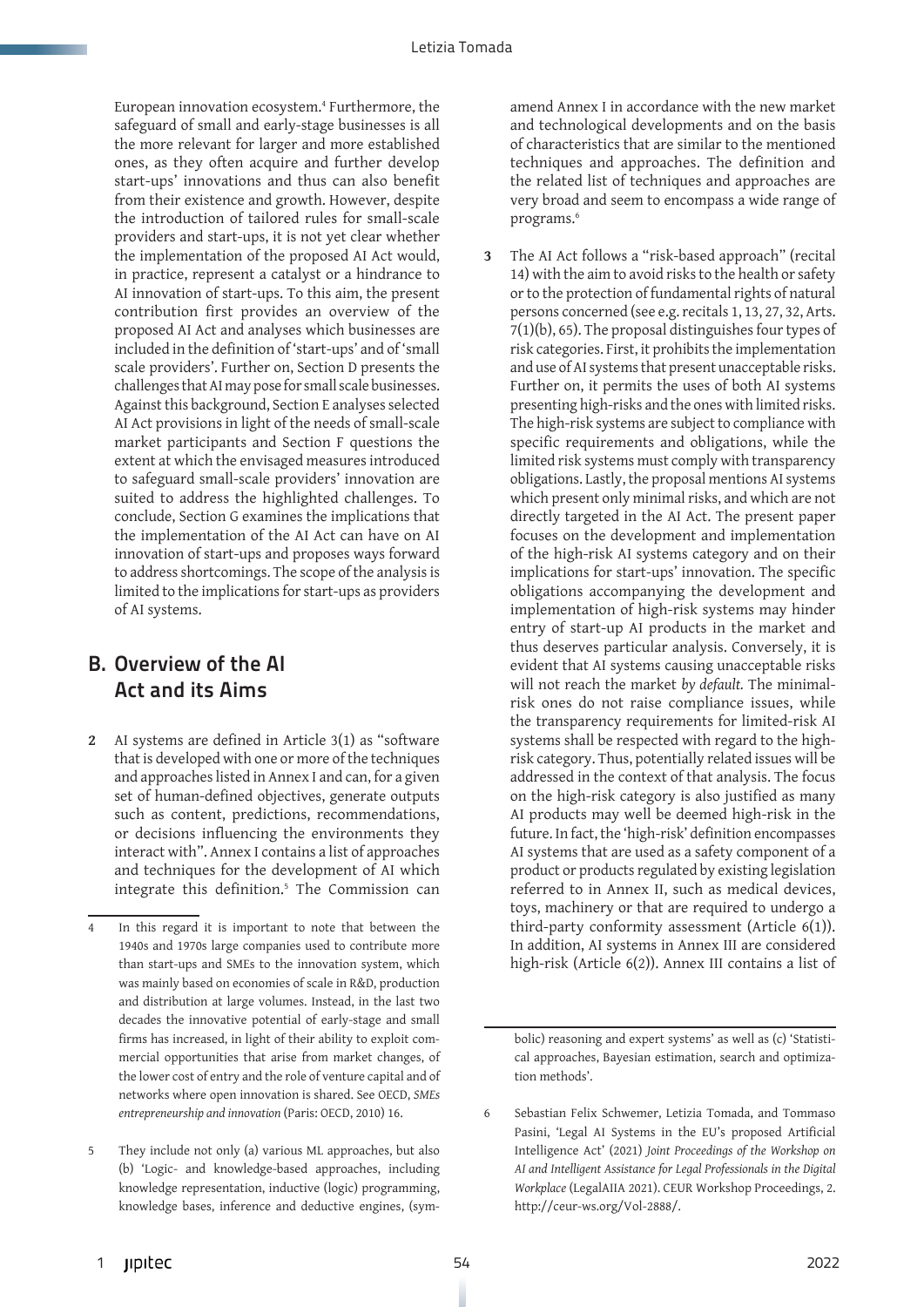eight selected areas that can be amended by the Commission (Article  $7(1)$ ) to update it according to the technological developments.<sup>7</sup>

- **4** In the context of the establishment of a regulatory framework for AI systems, the legislator emphasizes the needs of start-ups and small-scale businesses. In fact, even the explanatory memorandum to the proposal, stresses the importance of introducing provisions aimed at reducing the regulatory burden and supporting SMEs and start-ups. The stakeholder consultations prove the attention paid to their needs: 41.5% of the 352 business and industry representatives consulted were micro, small or medium-sized enterprises.8 The explanatory memorandum highlights the need to address possible disadvantages for SMEs thereby introducing provisions to supporting their compliance and reducing their costs. Recital 72 demonstrates this intent by clarifying that the proposal foresees the establishment of regulatory sandboxes with the aim—among others—to enhance legal certainty for innovators and remove barriers for SMEs and startups. Both the explanatory memorandum and the recital provide a context and a basis for interpreting Title V of the AI Act, which provides for "measures in support of innovation" and in particular Article 55 envisaging the setup of measures for "small-scale providers, start-ups and users".9
- **5** Thus, the safeguard of the interests and needs of SMEs and start-ups is certainly among the objectives of the proposed regulatory framework for AI systems. Yet, to understand both the aims of the legislator and the proposal's implications, it is necessary to analyse what is meant with SMEs and start-ups and to examine in more detail the AI Act provisions relevant for this business category.

### C. What are Small-scale Providers and Start-ups? Definitions, Relevance, and Characteristics

**6** When referring to measures in support of innovation, both the explanatory memorandum and the

- 8 Explanatory Memorandum, p. 8.
- 9 The provisions included in Title V AI Act are analysed in detail in Section III below.

relevant recital mention the categories of 'SMEs' and 'start-ups'. Interestingly, the articles of the proposed AI Act refer instead more specifically to 'small-scale providers' and 'start-ups'. Article 3 AI Act clarifies that 'small-scale provider' means a provider that is a micro or small enterprise within the meaning of Commission Recommendation 2003/361/EC.10 Pursuant to the Commission definition, the category of micro, small and medium-sized enterprises ("SMEs") encompass enterprises that have less than 250 employees and have an annual turnover not exceeding EUR 50 million and/or an annual balance sheet total not exceeding EUR 43 million. In particular, within the SME category, a small enterprise is defined as an enterprise with less than 50 employees and whose annual turnover and/or annual balance sheet total does not exceed EUR 10 million, while a microenterprise employs less than 10 persons and has an annual turnover and/or annual balance sheet total less than EUR 2 million.<sup>11</sup> From the explanatory memorandum and the recitals it is clear that the intent of the legislator is to safeguard the interests and needs of the category of SMEs as a whole. In this framework, the referral to 'small-scale providers' as limited to small and micro enterprises does not seem justified. The scope of Article 3 should therefore be broadened as to encompass the whole SMEs category.12 Expanding the addressees would in fact result in a more ample and more efficient use of the measures in support of innovation. In addition, it is relevant to note that while the SMEs category and subcategories are well-defined within the EU legislative framework, the same cannot be said as regards the term 'start-ups'. In fact, the AI Act does not specify which types of businesses are deemed to be included under this category. This raises the question on whether start-ups are meant to be identified always as a sub-category of SMEs or whether they refer to enterprises also above the SMEs' ceilings but with specific features and characteristics. This lack of clarity is noteworthy as it may well lead to uncertainty when deciding who is entitled to benefit from support measures.

**7** In general, corporate law does not refer to 'startups' as a specific form of a company and often categorises the start-up enterprise under one of the more traditional types of legal entities depending

- 11 Article 2, Commission Recommendation of 6 May 2003 concerning the definition of micro, small and medium-sized enterprises (OJ L 124, 20.5.2003).
- 12 Therefore including companies with between 50 to 250 employees and whose annual turnover and/or annual balance sheet is between EUR 10 to 50 million.

<sup>7</sup> The additional AI systems that can be included shall first be intended to be used in any of the areas included in Annex III and second, they shall pose an equivalent or worse risk of harm to health and safety or to fundamental rights, than the risk posed by the systems already enumerated in Annex III.

<sup>10</sup> Commission Recommendation of 6 May 2003 concerning the definition of micro, small and medium-sized enterprises (OJ L 124, 20.5.2003).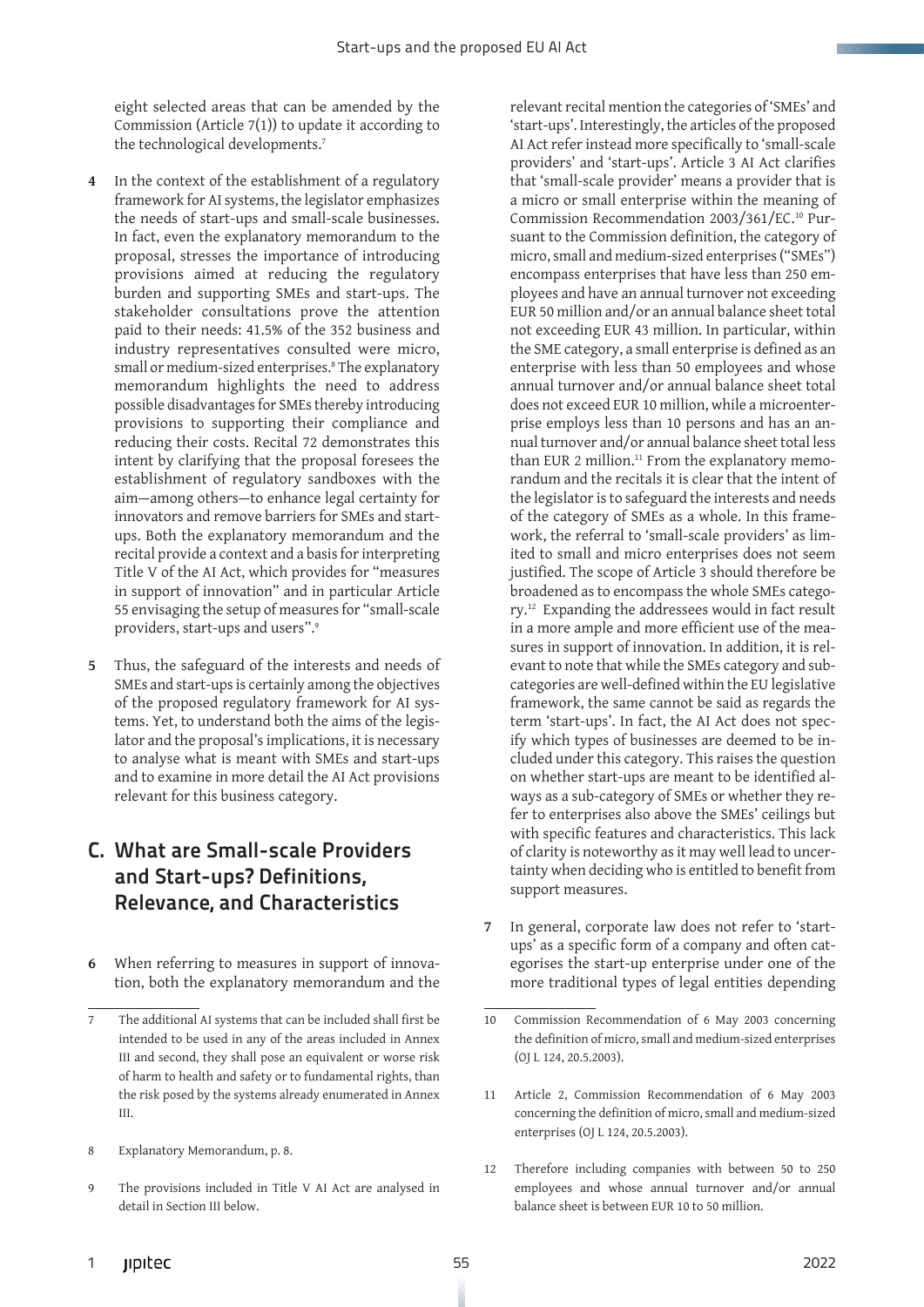on the type of the formal elements such as legal personality, limited liability, management, the nature of the shares and the relationships between stakeholders.<sup>13</sup> Yet, there is no widely accepted legal definition of a start-up.<sup>14</sup> In this framework, the literature has identified different categories with the aim to empirically assess the innovative activity of earlystage market entrants and, namely, 'new-technology based firms' ("NTBFs"),<sup>15</sup> "gazelles",<sup>16</sup> 'young innovative enterprises ("YIE")'.17 However, regardless of different nomenclatures and despite the absence of a clear legal definition, it is evident that start-ups present specific features that distinguish them from established businesses and enhance their high innovative potential thereby justifying the attention to their needs and interests. Usually the start-ups' life cycle consists of a seed phase, an early-stage phase, a growth and expansion phase, and lastly a mature exit and success phase.18 And the dynamics in which a start-up organisation operates foster a favourable environment for the development of innovation activities. First of all, within the start-up framework, the inventor does not feel a strong risk of misappro-

- 14 Ibid.
- 15 Defined as independently owned businesses, not older than 25 years and based on the exploitation of a technological innovation which implies substantial technological risks Arthur D. Little, 'New technology-based firms in the United Kingdom and the Federal Republic of Germany' (Report for the Anglo-German Foundation for the Study of Industrial Society 1977).
- 16 Defined on the sole basis of their fast growth and without the need to be young and small. Thomas Philippon and Nicolas Véron 'Financing Europe's fast movers' (Bruegel Policy Brief, No. 2008/01).
- 17 European Commission, "Handbook on community State Aid Rules – Including temporary State aid measures to support access to finance in the current financial and economic crisis" (2009) 14, where they are defined as small enterprises, younger than 6 years and are capable to develop technologically new or substantially improved products or processes and that have less than 250 employees and carry a high risk of commercial failure.
- The division in phases follows the division designed in Gerald B. Halt, John C. Donch, et al. *Intellectual Property and Financing Strategies for Technology Startups* (Springer, 2017). For more details on the different organisational structures and approaches within different phases see also John Freeman and Jerome S. Engel "Models of Innovation: Startups and Mature Corporations" (2007) 50 (1) California Management Review 94, 104.

priation, and this encourages their innovative activity.19 It is in fact unlikely that any investor would misappropriate the business plan invention. Secondly, during its lifecycle, the start-up organisation operates via cooperation between entrepreneurs and investors, which results in an alignment of their incentives to produce innovation. Furthermore, since the investment is usually divided in stages and the investors supporting the first round may not invest in the subsequent ones,<sup>20</sup> this creates a strong incentive for entrepreneurs to improve their output and innovative performance.<sup>21</sup> Lastly, start-ups do not have a "fear of cannibalisation", or fear of displacing already existing product lines and thus have a stronger incentive to implement new technologies.<sup>22</sup> Overall, these dynamics facilitate the development of innovative activities. The attention that the EU legislator gives to the safeguard of the interest and needs of small and new market entrants is therefore welcomed, in light of the relevant role these businesses play for the innovation policy. Yet, a clearer legal definition on this business category would allow to overcome uncertainty as regards rights and entitlement, and is therefore called for.

- **8** Along similar lines, defining the concept of innovation is not straightforward. The present analysis relies on the definition of the Oslo Manual of the OECD that refers to innovation as "a new or improved product or process (or combination thereof) that differs significantly from the unit's previous products or processes and that has been made available to potential users (product) or brought into use by the unit (process)."23 In other words, innovation oc-
- 19 Ronald J. Gilson, 'Locating Innovation: The Endogeneity of Technology, Organisational Structure, and Financial Contracting' (2010) 110 Colum. L. Rev*.* 885*,* 897.
- 20 See William A. Sahlman, 'The Structure and Governance of Venture-Capital Organizations' (1990) 27 Journal of Financial Economics 473, 475.
- 21 Ronald J. Gilson, 'Locating Innovation: The Endogeneity of Technology, Organisational Structure, and Financial Contracting' (2010) 110 Colum. L. Rev*.* 885, 902.
- 22 Michael J. Meurer, 'Inventors, Entrepreneurs, and Intellectual Property Law' (2008) 45 Houston Law Review 1201, 1211.
- 23 OECD, OSLO MANUAL: Guidelines for collecting and interpreting innovation data, 60 ( $4<sup>th</sup>$  ed. 2018), available at <https://www.oecd.org/science/oslo-manual-2018-9789264304604-en.htm> (accessed 20.05.2020). According to Schumpeter, innovation consists of novel goods, production methods, markets, production inputs and forms of organization. See Joseph A. Schumpeter, *The Theory of Economic Development: An Inquiry into Profits, Capital, Credit, Interest, and the Business Cycle* (1934) 88-89.

<sup>13</sup> Alexandra Andhov, 'Importance of Start-up Law for Our Legal systems' in Alexandra Andhov (eds) *Start-up Law*  (Edward Elgar 2020) 9, 11.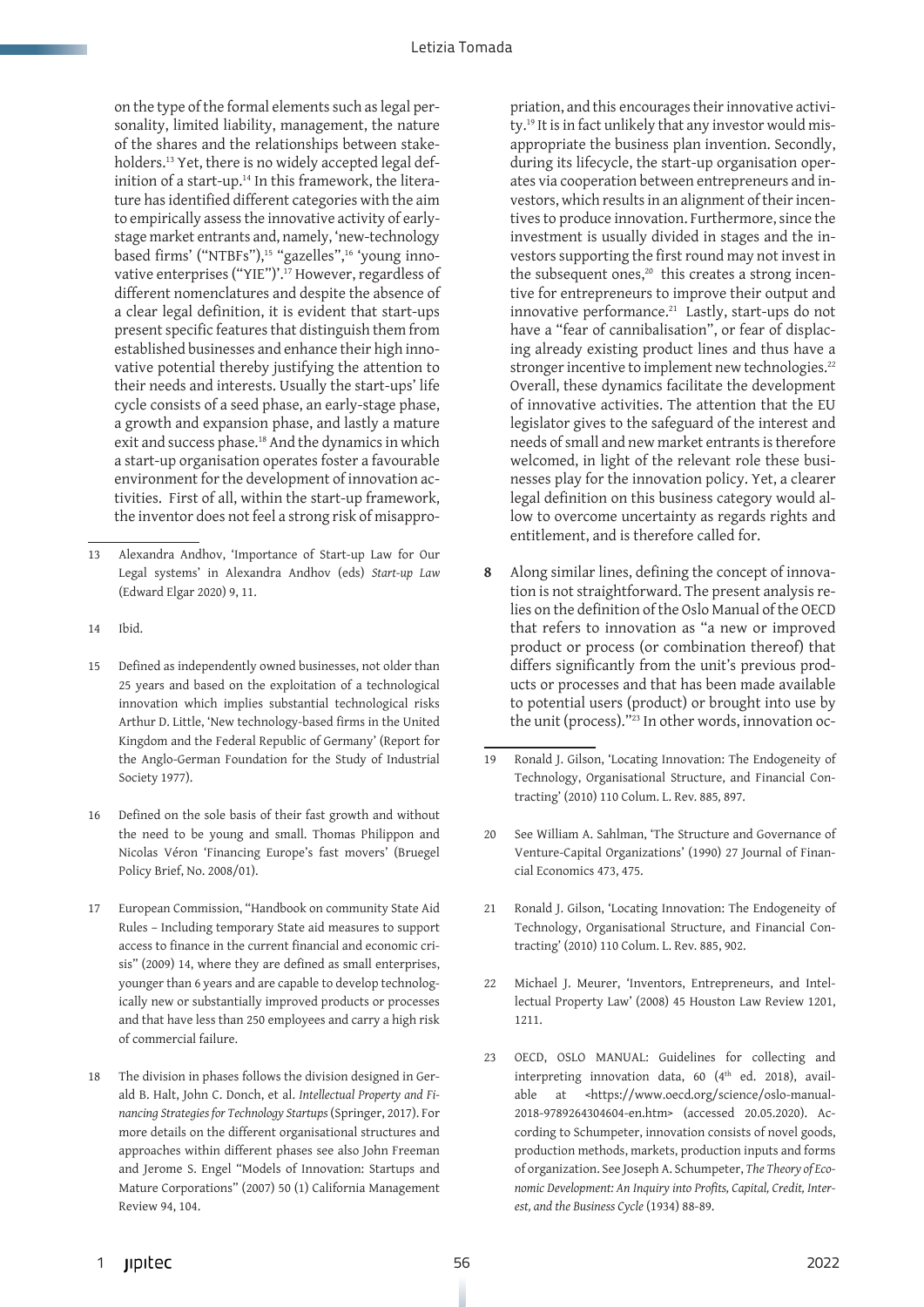curs once the invention is implemented and brought into the market. Thus, the question is whether the set-up of the envisaged AI legal framework is likely to facilitate or hinder the innovation process.

#### D. AI Challenges for Smallscale Businesses

**9** When it comes to the challenges related to the uses of AI in organisations in general, as a starting point, it is relevant to highlight that, currently, many AI systems are only experimental and not deployed in production.24 In fact, it may be feasible and not too cumbersome to develop and demonstrate the technical functionality of a pilot AI project. However, deployment requires a much higher variety of skills and infrastructure, such as integration with already existing technical and legal structures, reskilling of employees and changes in business processes and management.25 And the barrier between experiment and deployment is even harder to break down for a small-scale business. The extent at which the envisaged AI Act will answer these challenges can inform the evaluation on how far it can be deemed to support innovation by small-scale providers. This Section addresses in more detail some of the main challenges that small-scale businesses face in relation to the use and deployment of AI.

#### I. Lack of Talent and Resources

**10** Both the identification and the development of business use cases for AI systems, require a deep understanding of AI technologies, of their limitations and of their usage in the business. These tasks require a broad set of skills that encompass computer science with a focus in machine learning, robotics and physics.26 At present, there is an AI skills gap, which can hinder the opportunities of startups to enter the market. And even start-ups that use already made and developed AI solutions, need skilled and trained employees able to manage and use them and to correctly interpret their results. To overcome these skills gaps, the business entity can either train existing employees or hire and attract AI specialists.<sup>27</sup> Both cases, however, require considerable expenses.

#### II. Poor IT Infrastructure and Data Scarcity

**11** Moreover, to develop machine learning and deep learning solutions with the use of AI, businesses need advanced computers and processors to solve problems at high speed. In particular, when the volume of data grows and deep learning develops even more complex algorithms, the business may well need very advanced IT infrastructure, able to process data more quickly than other computers. It goes without saying that a robust IT infrastructure, including high-performing hardware and advanced computer systems is very expensive to set-up, implement and run. In addition, even when those systems are available, start-ups need to have relevant data. And although at present, businesses have access to a greater amounts of data than ever before, it is also true that the most powerful AI machines are the ones trained on supervised training, which usually requires labelled data. Thus, a business which wants to implement AI strategies, needs to have a basic set of data and keep a source of relevant information and make sure that it can be relevant and useful for the specific industry. For a start-up this can be problematic as the data both available and relevant to it may often be very scarce.<sup>28</sup>

#### III. Detecting Bias and Privacy related Issues

- **12** Further on, all types of businesses when developing and deploying AI, should be aware and have to try to avoid possible dysfunctions, including risks of bias, lack of accountability or privacy issues.
- **13** First, the use of AI systems in prediction or classification tasks, often raises issues of bias.<sup>29</sup> Thus, busi-

29 Hind Benbya, Thomas H. Davenport, and Stella Pachidi

Hind Benbya, Thomas H. Davenport, and Stella Pachidi 'Artificial Intelligence in Organizations: Current State and Future Opportunities' (2020) 19 (4) MIS Quarterly Executive 1, 5.

<sup>25</sup> Ibid.

<sup>26</sup> See 'Top Six Challenges Startups Face While Implementing Artificial Intelligence' (14.03.2020) available at <https:// analyticsindiamag.com/top-6-challenges-startups-facewhile-implementing-artificial-intelligence/> (accessed 7 May 2021).

<sup>27</sup> Hind Benbya, Thomas H. Davenport, and Stella Pachidi 'Artificial Intelligence in Organizations: Current State and Future Opportunities' (2020) 19 (4) MIS Quarterly Executive 1, 6.

<sup>28</sup> See 'Top Six Challenges Startups Face While Implementing Artificial Intelligence' (14.03.2020) available at <https:// analyticsindiamag.com/top-6-challenges-startups-facewhile-implementing-artificial-intelligence/> (accessed 7 May 2021).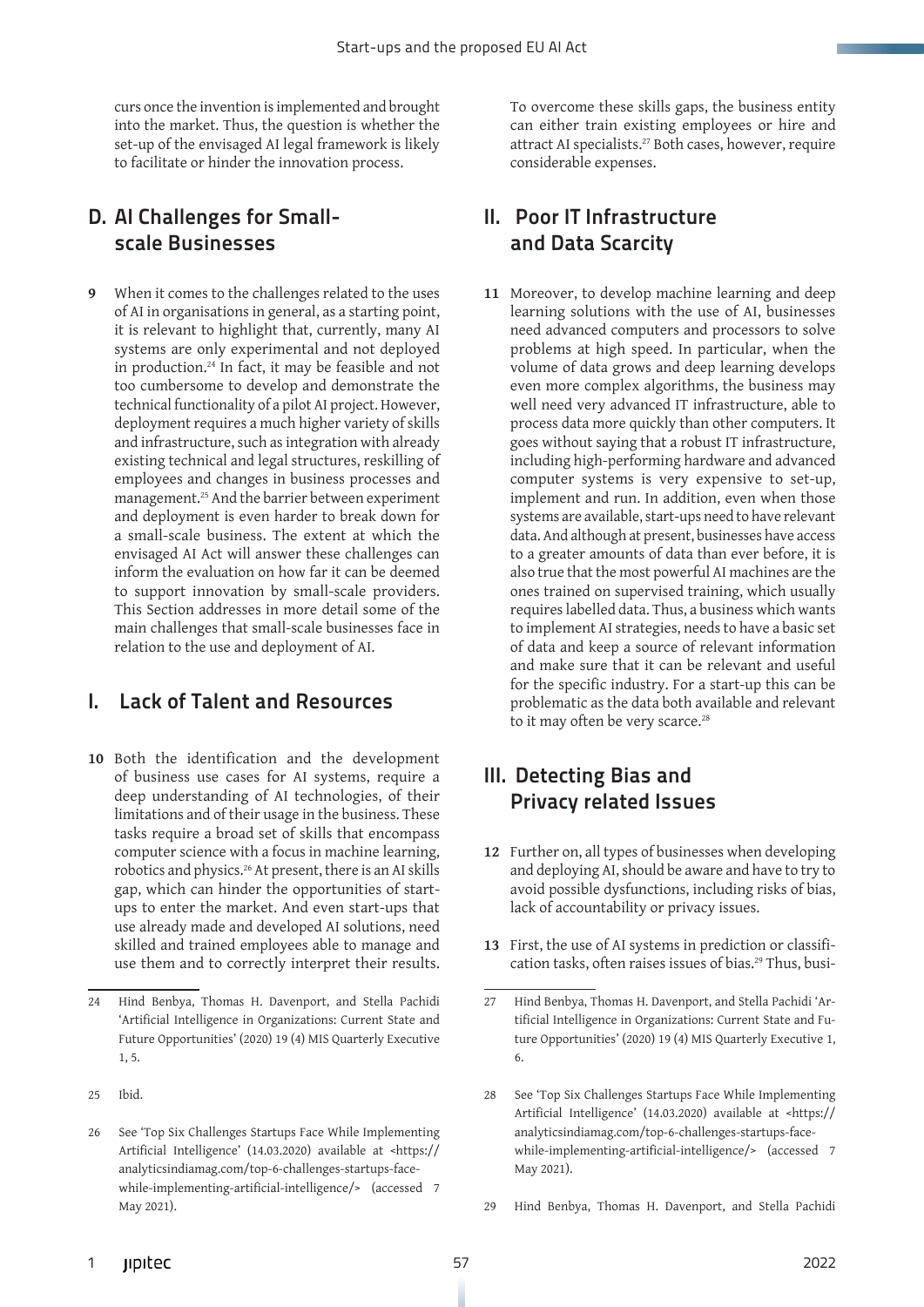nesses need to perform experiments and simulations and implement debiasing techniques,<sup>30</sup> thereby evaluating the datasets used and involving human reviewers, with the aim to avoid and mitigate biased outcomes. Secondly, both large- and small-scale enterprises shall comply with explainability requirements. They shall be able to explain which data are used and how the model works in order to ensure trust and avoid lack of transparency.<sup>31</sup> Thirdly, business managers need to be also aware of accountability concerns, they should be careful of potential processes that may cause harm and should try to clarify responsibility and legal liability between the different actors interacting with the AI system upfront.<sup>32</sup> Fourthly, business entities need to identify and check which are the data and variables that the algorithm uses, in order to use and process data in compliance with existing regulations and to avoid any possible privacy violation.<sup>33</sup>

**14** It can be challenging for an early-stage businesses to be aware of and adopt a strategy against the mentioned risks. To some extent, the proposed AI Act addresses these concerns and foresees related and specific requirements and obligations in particular in relation to the high-risk category.

'Artificial Intelligence in Organizations: Current State and Future Opportunities' (2020) 19 (4) MIS Quarterly Executive 1, 7. For a review of definition of bias see Xavier Ferrer, Tom van Nuenen et al. 'Bias and Discrimination in AI: a crossdisciplinary perspective' (2020) available at < https://arxiv. org/abs/2008.07309 > (accessed on 15 March 2021).

- 30 Daniel McDuff, Roger Cheng et al. 'Identifying Bias in AI using Simulation' (2018) available at < https://arxiv.org/ abs/1810.00471 > (accessed on 13 April 2021). Supporting the use of algorithms to detect discrimination and bias see Jon Kleinberg, Jens Ludwig et al. 'Discrimination in the Age of Algorithms' (2018) 10 Journal of Legal Analysis 113 – 174.
- 31 Joshua A. Kroll, Joanna Huey 'Accountable Algorithms' (2016) 165 University of Pennsylvania Law Review 3-66.
- 32 Paul Dourish, 'Algorithms and their others: Algorithmic culture in context' (2016) 3(2) Big Data & Society, 1-11.
- 33 Hind Benbya, Thomas H. Davenport, and Stella Pachidi 'Artificial Intelligence in Organizations: Current State and Future Opportunities' (2020) 19 (4) MIS Quarterly Executive 1, 8; Brent Mittelstadt, 'Automation, Algorithms, and Politics: Auditing for Transparency in Content Personalization Systems' (2016) International Journal of Communication, 10, 12. For empirical evidence of start-ups' challenges related to GDPR compliance see James Bessen, Stephen Michael Impink et al., 'GDPR and the Importance of Data to AI Startups' available at < https://papers.ssrn.com/sol3/papers. cfm?abstract\_id=3576714 > (accessed on 20 May 2021).

#### E. Analysis of AI Act Selected Provisions in light of Startups' Needs and Concerns

**15** When the AI system that the start-up has implemented is deemed as high-risk, the business must ensure that it complies with the requirements included in Chapter 2 of the AI Act. The Regulation indeed sets several obligations, encompassing the establishment and maintenance of a risk management system, with the aim to identify and analyse possible current and foreseeable risks that may arise in relation to the high-risk system (Article 9). In addition, detailed requirements concern data governance, documentation and transparency, human oversight measures and accuracy and the need to follow a conformity assessment procedure. Against the backdrop of the above-mentioned startups' concerns, this Section provides an overview of some of the envisaged requirements, highlighting the potential challenges that their compliance may pose for small scale businesses.

#### I. Data and Data Governance

**16** For high-risk AI systems using techniques which require the training of models, the proposed Article 10 of the AI Act establishes quality criteria for training, validation and testing data sets. Data sets must be subject to specific data governance and management practices, which, among others, concern for example, the design choices, data collection, data preparation processing operations, the examination in view of possible biases and the identification of any possible data gaps or shortcomings (Article 10(2))). Further on, datasets shall be "relevant, representative, free of errors and complete" and datasets shall take into account the specific geographical, behavioural or functional setting, considering the intended purpose for the AI (Articles 10(3) and (4)). It is evident that in order to fulfil these requirements the business must—in the first place—have access to relevant databases. Moreover, in order to setup and implement the envisaged data governance and management practices and to evaluate and analyse the specific datasets, the organisation shall possess advanced computer systems and highly specialised expertise. In particular, especially when the training datasets are large or when the models rely on large knowledge bases (e.g. Wikidata, Wikipedia, etc.), it will be extremely challenging, if not practically impossible, to verify the representativeness, completeness and correctness of the datasets.34 If this requirement

<sup>34</sup> Sebastian Felix Schwemer, Letizia Tomada, and Tommaso Pasini, 'Legal AI Systems in the EU's proposed Artificial In-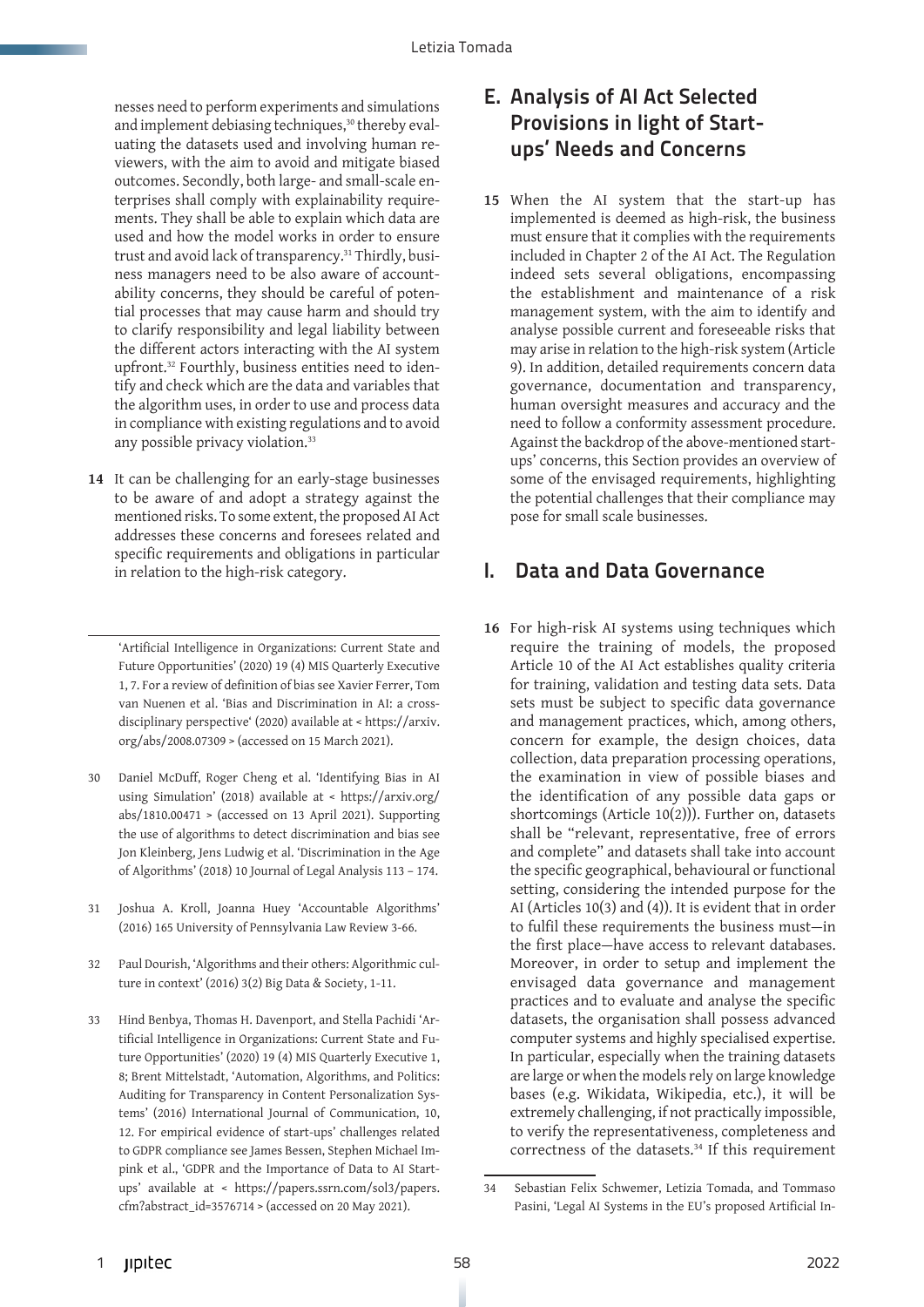also poses great compliance challenges for large established businesses and across different domains of application, the problems are exacerbated as far as start-ups and small-scale businesses are concerned.

**17** Moreover, Article 10(5) provides a legal basis for the processing of special categories of personal data for the purposes of debiasing.<sup>35</sup> The introduction of this provision is remarkable and should be welcomed. In fact, pursuant to Article 9 GDPR, the collection and processing of sensitive data for these purposes would have required explicitly and freely given consent.<sup>36</sup> This newly introduced legal basis instead, facilitates compliance with privacy and data protection requirements, thereby lowering the burden for businesses, including small scale and start-up ones.<sup>37</sup>

#### II. Documentation and Transparency

**18** Providers shall also supplement the high-risk AI system with technical documentation demonstrating the compliance with relevant requirements (Article 11) and shall develop them with logging capabilities to ensure that its functioning can be traced during its lifecycle (Article 12). In addition, providers have to make sure that the AI system operates in a transparent manner and is accompanied by instructions

telligence Act' (2021) *Joint Proceedings of the Workshop on AI and Intelligent Assistance for Legal Professionals in the Digital Workplace* (LegalAIIA 2021). CEUR Workshop Proceedings, 6. http://ceur-ws.org/Vol-2888/

- 35 Art. 10(5) AI Act reads: "To the extent that it is strictly necessary for the purposes of ensuring bias monitoring, detection and correction in relation to the high-risk AI systems, the providers of such systems may process special categories of personal data referred to in Article 9(1) of Regulation (EU) 2016/679, Article 10 of Directive (EU) 2016/680 and Article 10(1) of Regulation (EU) 2018/1725, subject to appropriate safeguards for the fundamental rights and freedoms of natural persons, including technical limitations on the re-use and use of state-of-the-art security and privacy-preserving measures, such as pseudonymisation, or encryption where anonymisation may significantly affect the purpose pursued".
- 36 Ibid.; Michael Veale and Reuben Binns 'Fairer machine learning in the real world: Mitigating discrimination without collecting sensitive data' (2017) 2 Big Data & Society, 2, 1–17.
- 37 For empirical evidence of start-ups' challenges related to GDPR compliance see James Bessen, Stephen Michael Impink et al., 'GDPR and the Importance of Data to AI Startups' available at <https://papers.ssrn.com/sol3/papers. cfm?abstract\_id=3576714 > (accessed on 20 May 2021).

of use.38 Despite the potential difficulty of drafting instructions that are 'relevant, accessible and comprehensible to users', the documentation and transparency requirements do not appear particularly burdensome and merely call for an organisational setup within the small business.

## III. Human Oversight

**19** Pursuant to Article 14, providers shall also design and develop the high-risk AI systems in order to guarantee proper human oversight, meaning that the AI system can be effectively overseen by natural persons while in use, with the aim to prevent or minimise potentially emerging risks to health, safety or fundamental rights. The measures aimed at ensuring human oversight shall be either identified and built into the AI system when technically feasible or identified by the provider and implemented by the user (Article 14(3)(a)(b)). The proposal provides that the measures shall allow the humans to whom the oversight is assigned, to carry out several tasks.39 Of particular interest in this context, the accompanying recital 48 specifies that the measures guarantee that the individuals to whom human oversight has been assigned have the 'competence, training and authority to carry out that role'. As highlighted elsewhere,<sup>40</sup> it is interesting to note that a previous leaked draft of the proposal included a specific referral on setting up 'organisational measures' in that regard.41 This

- 39 These include the ability to fully understand the capacities and limitations of the high-risk AI system and monitor its operation, to remain aware of the tendency of automatically relying on the system output, to correctly interpret the system's output, to decide not to use the high-risk AI system in any particular situation and to intervene on its operation (Article 14(4)).
- 40 Sebastian Felix Schwemer, Letizia Tomada, and Tommaso Pasini, 'Legal AI Systems in the EU's proposed Artificial Intelligence Act' (2021) *Joint Proceedings of the Workshop on AI and Intelligent Assistance for Legal Professionals in the Digital Workplace* (LegalAIIA 2021). CEUR Workshop Proceedings, 7. http://ceur-ws.org/Vol-2888/.
- 41 The previous draft of the Article 11(3) read as follows: '3. Organisational measures as referred to in paragraph 1 shall be identified so as to ensure that the natural persons to whom human oversight is assigned by the user have the competence, expertise training and authority necessary to carry

<sup>38</sup> For a comparative overview of the main categories of information to be provided to the public, to the users and kept by providers in technical documentation, see Michael Veale, Frederik Z. Borgesius, 'Demystifying the Draft EU Artificial Intelligence Act' (2021) 24 Computer Law Review International, 1, 13 (forthcoming).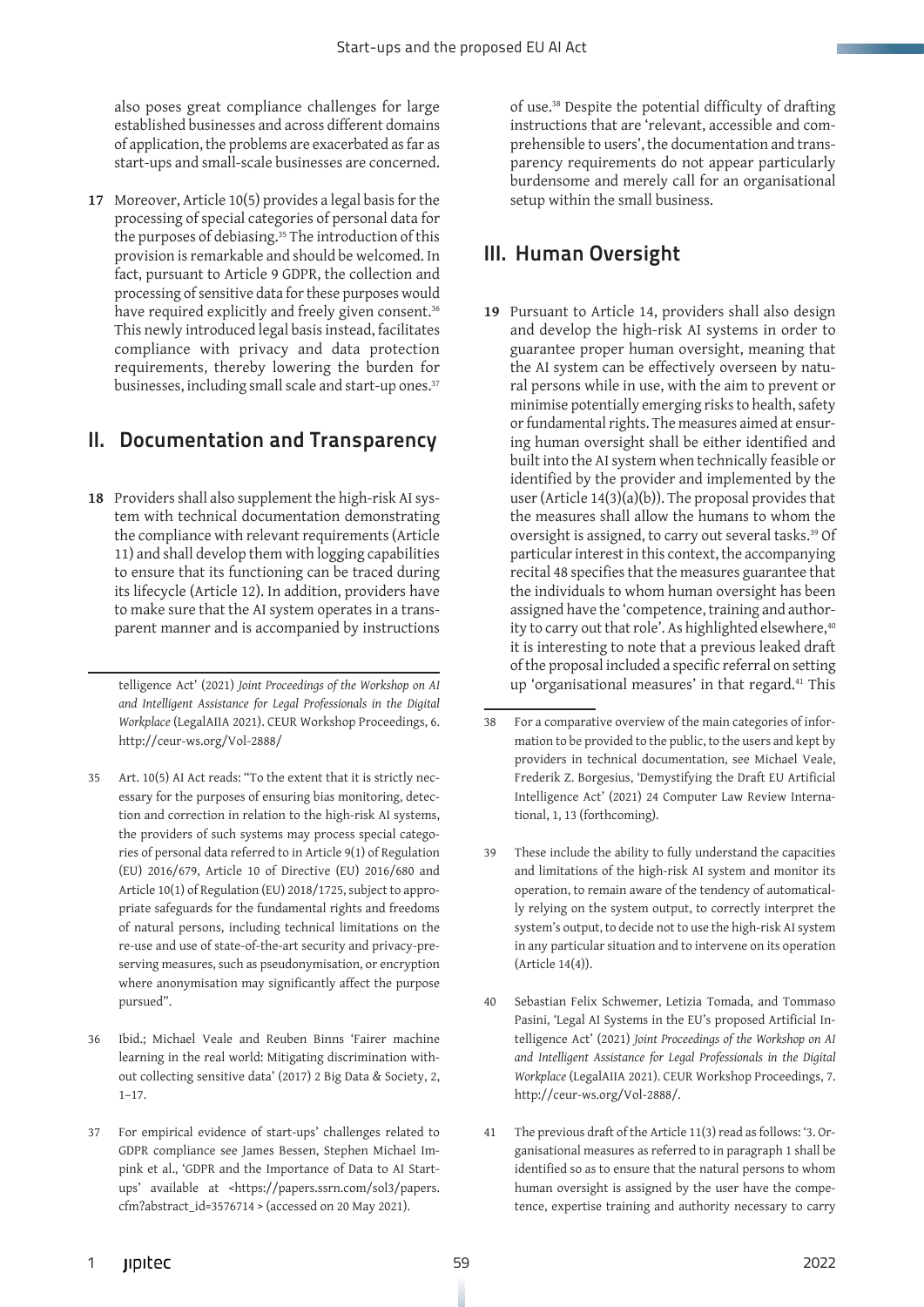is not included anymore in the current version. Interestingly, the requirement to ensure that the human has the 'authority and competence' to modify or disregard the decision, has been previously referred to as a 'social and organisational challenge' already in the context of the GDPR and of Article 29 Working Party interpretations.42 The development and implementation of human oversight measures undoubtedly requires competence, training and authority within the organisation, which can be hard to achieve for a start-up or small scale entity. A regulatory framework encouraging the setup of measures at an organisational level to achieve those objectives would therefore be welcomed. Thus, it is suggested to reintegrate the referral to the organisational measures in the wording of the law and in particular in the context of recital 48, rather than in Article 14, so that it can be read as a mere guidance and not as a strict requirement instead. In any case, when it comes to small business entities, a mere—although concrete—referral to organisational measures may well not suffice and should instead be accompanied by the availability of concrete and external support for the setup of both the organisational and the related oversight measures.

### IV. Obligations of Providers – Quality Management System, Conformity Assessment Procedure and EU Declaration of Conformity

**20** Article 16 of the proposed Regulation lists several obligations of providers of high-risk AI systems which are further explained in Chapter 3. The present contribution examines in more detail only the ones that may be more relevant for start-ups and small-scale businesses to the extent that their compliance influences the entrance of the product in the market and thus, start-ups' innovation. The listed obligations require providers to ensure that the high-risk AI system is compliant with Chapter 2 requirements (Article 16 (a)), to take

out their role.' See also Michael Veale, Frederik Z. Borgesius, 'Demystifying the Draft EU Artificial Intelligence Act' (2021) 24 Computer Law Review International, 1, 13 (forthcoming).

action if it is not in compliance (g), to draw up the technical documentation (c), to control and keep the logs automatically generated by the AI system (d), to comply with registration obligations (f), to keep the dialogue with the relevant national competent authorities for providing information on and demonstrating the conformity with the requirements (h)(j). In particular, providers shall also set up a quality management system (b) and ensure that the AI system undergoes the relevant conformity assessment procedure and affix the CE marking accordingly (e)(i).

- **21** The quality management system that providers must put in place for the operation of the high-risk AI system to ensure compliance with the relevant requirements (Article 17) shall be documented and include several aspects, for example, a strategy for regulatory compliance, examination, test and validation procedures, technical specifications, systems and procedures for data management, as well as other features. The existence of a quality management system is therefore a prerequisite to be able to bring the high-risk AI system in the market. However, the setup of such a system requires a high degree of structured organisation, which start-ups may be able to achieve only through appropriate support and assistance.
- **22** Moreover, pursuant to Article 19, prior to going to market with a high-risk AI system, providers must ensure that the system undergoes a specific "conformity assessment procedure" in accordance with Article 43 and shall draw up an "EU declaration of conformity" in accordance with Article 49. Article 43 clarifies that there are two different types of procedure: one based on internal control and referred to in Annex VI and one based on assessment of the quality management system and of the technical documentation with the involvement of a notified body as explained in Annex VII. In particular, for high-risk AI systems listed in Annex III, point 1, where the provider has applied harmonised standards or common specifications referred to in Articles 40 and 41, they must choose either one of the two procedures.<sup>43</sup> When instead

<sup>42</sup> Michael Veale and Lilian Edwards 'Clarity, Surprises, and Further Questions in the Article 29 Working Party Draft Guidance on Automated Decision-Making and Profiling' (2018) 34 Computer Law & Security Review 398-404; Sebastian Felix Schwemer, Letizia Tomada, and Tommaso Pasini, 'Legal AI Systems in the EU's proposed Artificial Intelligence Act' (2021) *Joint Proceedings of the Workshop on AI and Intelligent Assistance for Legal Professionals in the Digital Workplace* (LegalAIIA 2021). CEUR Workshop Proceedings, 7. http:// ceur-ws.org/Vol-2888/

<sup>43</sup> In more detail in this regard see Michael Veale, Frederik Z. Borgesius, 'Demystifying the Draft EU Artificial Intelligence Act' (2021) 24 Computer Law Review International, 1, 16 (forthcoming), highlighting how SMEs and under-represented consumer organisations and SMEs have difficulties in engaging in private standardisation processes and that it is unclear whether the currently existing efforts to include their representation would allow their meaningful participation. In fact, these stakeholders do not have experience in standardisation and may well lack proper representation. See Rob van Gestel and Hans-W Micklitz, 'European Integration through Standardization: How Judicial Review is Breaking down the Club House of Private Standardization Bodies'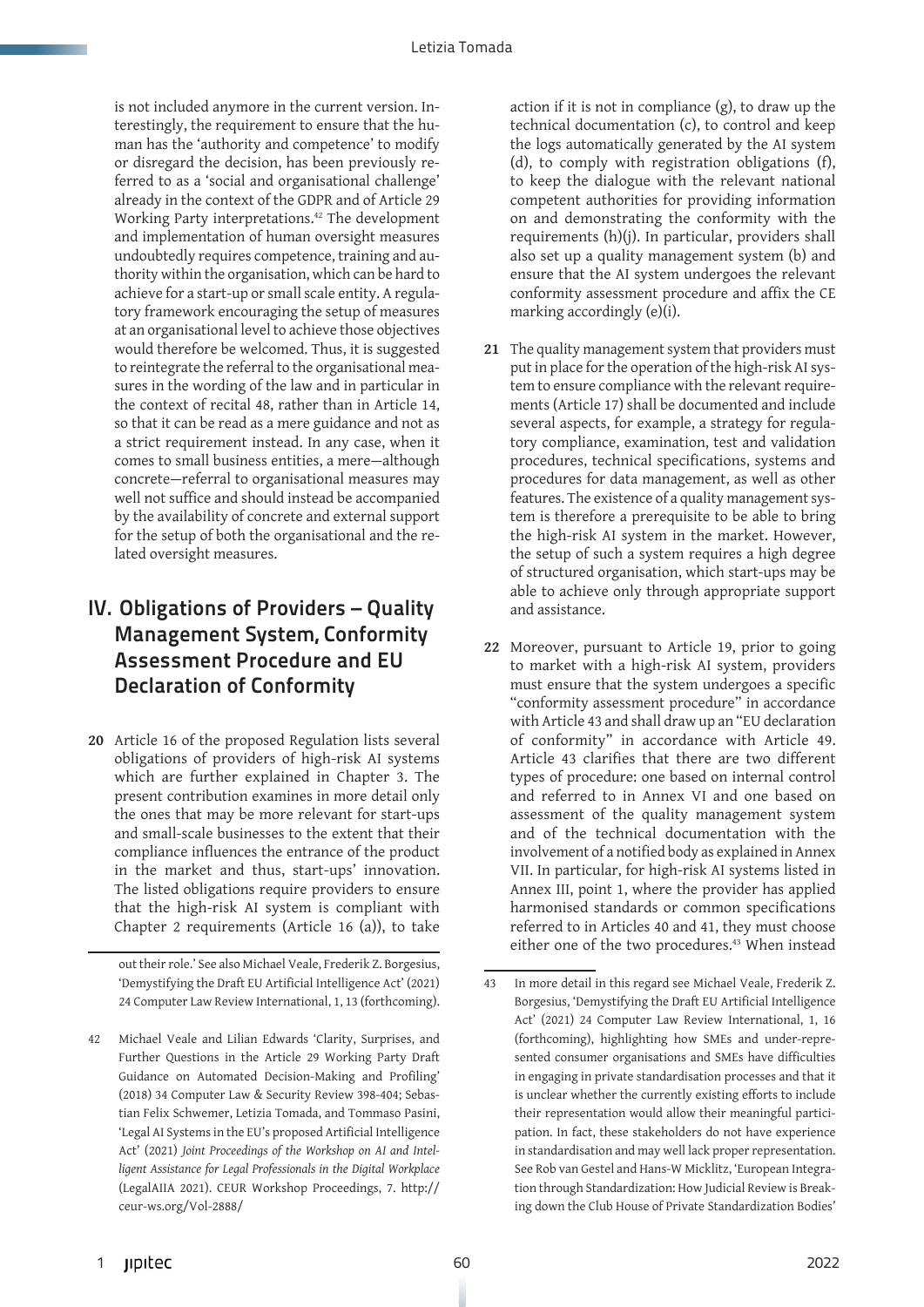the harmonised standards have been applied only in part or do not exist, the provider shall follow the procedure involving a notified body according to Annex VII. This procedure is based, first, on the assessment of quality management system by the notified body which will send the provider a notification containing the conclusions of the quality assessment and secondly, on the control of the technical documentation by the notified body which issues a technical documentation assessment certificate when in conformity with the relevant requirements. Conversely, the high-risk AI systems referred to in Annex III, points 2 to 8, must follow the procedure merely based on internal control, as indicated in Annex VI. This procedure appears to be faster as it does not involve a notified body and it poses only on the provider the burden to verify the compliance with the relevant requirements of both the quality management system and of the technical documentation. In addition, the provider must also verify that the design and development process of the AI system and the post-market monitoring is consistent with the technical documentation.

**23** The proposal provides that high-risk AI systems must follow a new conformity assessment procedure when they are substantially modified and specifies that for those that continue to learn after having been placed on the market, the changes that had been predetermined by the provider shall not be regarded as a substantial modification. In addition, the conformity procedures in Annex VI and VII can be updated in light of technical developments via delegated acts. Interestingly, a derogation from conformity assessment procedure is foreseen for a limited period of time and for exceptional reasons of "public security, protection of life and health of persons, environmental protection and the protection of key industrial and infrastructural assets." It is evident that, with the exception of the cases in which derogations are allowed, both the administrative and organisational costs and the time required to undergo the conformity assessment procedure may hinder the process from ideation to deployment, and this can be particularly challenging for small scale businesses. On one hand, the envisaged Annex VII procedure appears more cumbersome as it involves the activity of a notified body and requires more steps. On the other hand, the procedure based on internal control in Annex VI seems smoother. Yet, it poses all the burden of the relevant verifications on the provider. And this requires skills and organisation that start-ups hardly possess. In addition, the burden on smallscale business providers becomes higher and more relevant considering that, pursuant to Article 48, they are required to draw up a written EU declaration of conformity for each AI system and to keep it at

disposal of the national competent authorities for 10 years after the placing on the market. The EU declaration of conformity must state that the highrisk AI system at hand meets the requirements set in Chapter 2 and must contain the information indicated in Annex V, including "a statement that the EU declaration of conformity is issued under the sole responsibility of the provider" (Annex V, point 3). This means that when small-scale providers draw up the EU declaration of conformity and affix the CE marking (Article 49), they do entirely take the responsibility of declaring and monitoring the compliance with Chapter 2 requirements and related relevant obligations. This is a very challenging task that only few start-ups may be both able and willing to take up. The proposal foresees a detailed postmarket monitoring and enforcement regime, which is outside of the scope of the present contribution. However, it is relevant to highlight here that noncompliance with the practices and requirements laid down in Articles 5 or 10 can be fined up to 30.000.000 EUR or up to 6% of the total worldwide annual turnover of the company. The non-compliance with any other requirement or obligation will be fined up to 20.000.000 EUR or up to 4% of the company`s total annual turnover (Article 71). Although the proposal requires providers to take into account "the interests of small-scale providers and start-up and their economic viability" and calls for the effectiveness, proportionality and dissuasiveness of penalties, it must be seen how Member States will in practice take into consideration the needs of small businesses in this context and how fragmented the approaches may be. Any considerable penalty, or at times even only the risk thereof, may well cause the business to fail or even impede their access to the market. It appears essential to, first, provide them with the

means to achieve compliance and secondly, foresee and implement manners to mitigate or share liability in specific circumstances.

### F. The Envisaged Measures in Support of Innovation

- **24** In light of the challenges that the analysed provisions leave open, this Section examines the measures that the proposal envisages in support of innovation and evaluates the extent to which they may be suited to overcome challenges.
- **25** Among the measures in support of innovation included in Title V, the legislator envisages the setup and use of so-called 'regulatory sandboxes'. This is an example of legal experimentation, whereby "experimental law or regulation" can be defined as a legislative or regulatory instrument with limited geographic or subject-matter application and of temporary character, designed to test a

<sup>(2013) 50</sup> Common Market Law Review, 179.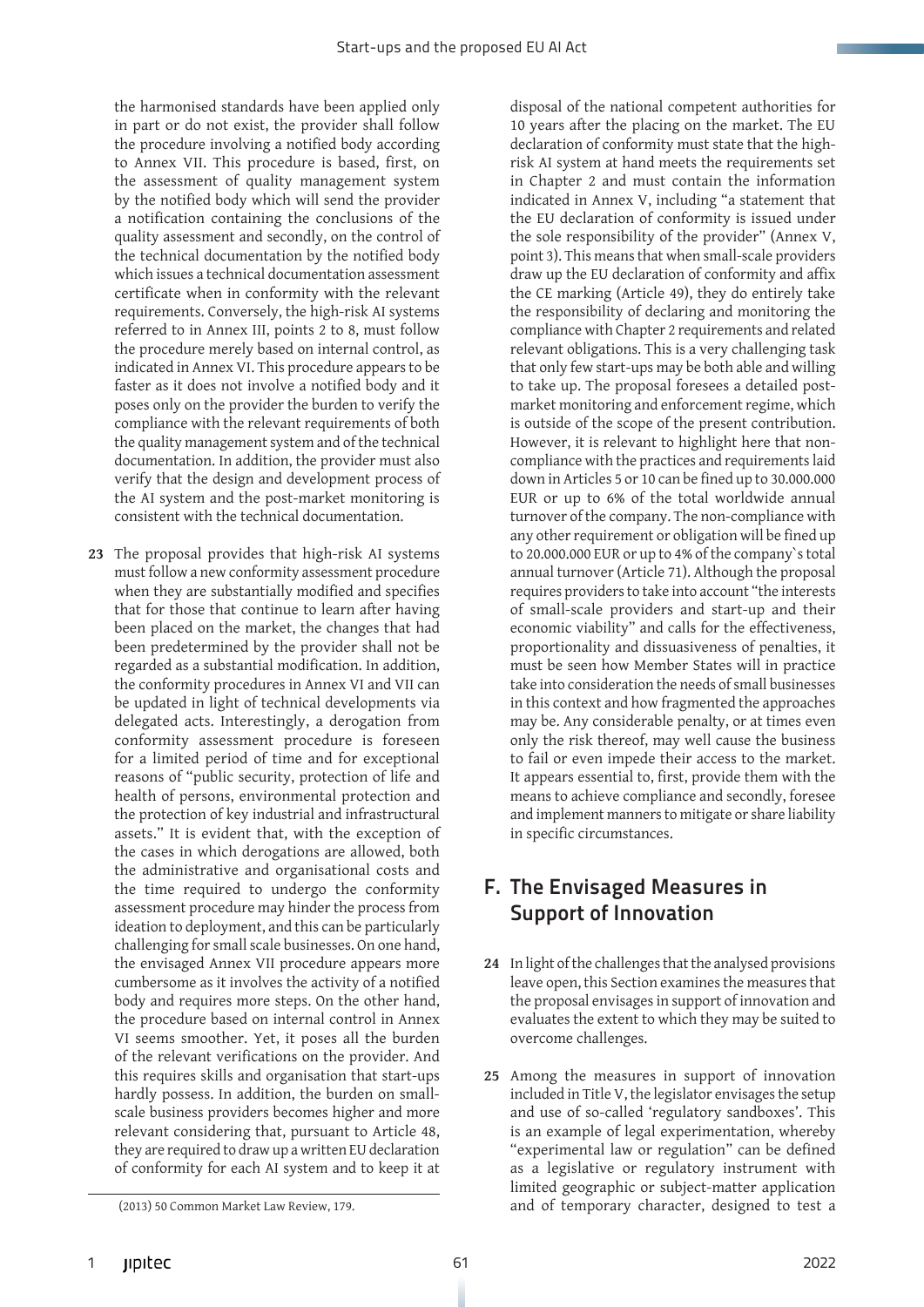new legal solution or policy to be evaluated at the end of a defined period.<sup>44</sup> In particular, the term 'sandbox' in computer science refers to a testing environment where a system is monitored and prevents and impedes malicious programs from damaging a computer system.45 In regulation instead, a regulatory sandbox is a system created to test new products and services in an artificially created regulatory environment. They allow a limited number of private firms and the supervising regulators to engage in learning, testing of novel ideas and in enabling regulatory adjustments.<sup>46</sup> Thus, regulatory sandboxes represent an experimental space for innovators, where they can benefit from an inapplicability or significant loosening of otherwise applicable regulation.<sup>47</sup> Against this backdrop, the proposed AI Act, enables the competent authorities and the European Data Protection Supervisor of Member States to establish AI regulatory sandboxes that must provide a controlled environment to allow "the development, testing and validation of innovative AI systems before their placement on the market" (Article 53(1)). The possibility to participate in a sandbox, considerably facilitates for a start-up the burden of checking compliance with the existing regulatory framework. In fact, the experiment is meant to be supervised by the competent national authorities with the aim to ensure compliance with the AI Act requirements and other relevant Union legislation. In addition, national data protection authorities or other relevant national authorities shall be "associated to the operation of the AI Regulatory sandbox" when

the innovative AI systems involve the processing of personal data (Article 53(2)). Nevertheless, the fact that the national competent authorities contribute to supervising and ensuring compliance with relevant legislation, does not impair their supervisory and corrective powers. In fact, any existing risk to health, safety and fundamental rights must be immediately mitigated or the development and testing process will be suspended (Article 53(3)).

**26** Further on, the proposed AI Act attempts to overcome the concern of fragmentation of the European approach possibly resulting from the setup of national regulatory sandboxes.<sup>48</sup> Article 53(5) therefore provides that the competent authorities that have established regulatory sandboxes in the Member States must "coordinate their activities and cooperate within the framework of the European Artificial Intelligence Board", thereby submitting annual reports and sharing good practices, lessons learnt and recommendations. This may well help to avoid that the small-businesses concerned receive a different treatment, depending on the Member State of operation. Yet, aiming at the harmonisation of the sandboxes framework and design is necessary, but it is also of primary importance that cooperation on best practices does take into account the social and economic specificities inherent in the different national settings as well. And it may well be the role of the Board to find the optimal balance between uniformity and diversity in this context. In any case, it is clear that the legislator attempts to tackle a potential too great risk of fragmentation. The same cannot be said regarding legal certainty in this context. In fact, the proposal does not regulate in detail the design and functioning of the regulatory sandboxes. And, at the time of writing, there is actually no specific reason why further details in this regard will or should be included within the AI Act.<sup>49</sup> The Act provides that the modalities and conditions of the functioning of the AI regulatory sandboxes, such as the eligibility criteria, the procedure of application, the selection, the participation in and exit from the sandbox and the rights and obligations of the participants are to be established in implementing acts, adopted by the Commission in accordance with the examination procedure referred to in Article 74(2) (Article 53(6)).

<sup>44</sup> Sofia Ranchordas, 'Experimental Regulations for AI: Sandboxes for Morals and Mores' (2021) 1 Morals and Machines, 1, 10 [forthcoming] available at < https://ssrn.com/abstract=3839744 > (accessed 20 May 2021). For more detailed literature on experimental legislation see Sofia Ranchordás, *Constitutional Sunsets and Experimental Legislation* (Edward Elgar 2014); Michiel A. Heldeweg, 'Experimental legislation concerning technological & governance innovation – an analytical approach' (2015) 3 The Theory and Practice of Legislation, 169- 193; Rob Van Gestel and Gijs V. Dijck 'Better Regulation through Experimental Legislation' (2011) 17 (3) European Public Law 539-553.

<sup>45</sup> Katerina Yordanova, 'The Shifting Sands of Regulatory Sandboxes for AI' (KU Leuven CITIP 18 July 2019) available at < https://www.law.kuleuven.be/citip/blog/the-shiftingsands-of-regulatory-sandboxes-for-ai/> (accessed on 15 June 2021).

<sup>46</sup> Hillary J Allen 'Regulatory Sandboxes' (2019) 87 George Washington Law Review 579-645.

<sup>47</sup> Ross P Buckley, Arner Dougles et al., 'Building Fintech Ecosystems: Regulatory Sandboxes, Innovation Hubs and Beyond' (2020) 61 Washington University Journal of Law & Policy 55-98.

<sup>48</sup> Sofia Ranchordas, 'Experimental Regulations for AI: Sandboxes for Morals and Mores' (2021) 1 Morals and Machines, 1, 20 [forthcoming] available at < https://ssrn.com/abstract=3839744 > (accessed 20 May 2021).

<sup>49</sup> Stressing that there is no expectation for this to happen see Sofia Ranchordas, 'Experimental Regulations for AI: Sandboxes for Morals and Mores' (2021) 1 Morals and Machines, 1, 19 [forthcoming] available at < https://ssrn.com/ abstract=3839744 > (accessed 20 May 2021).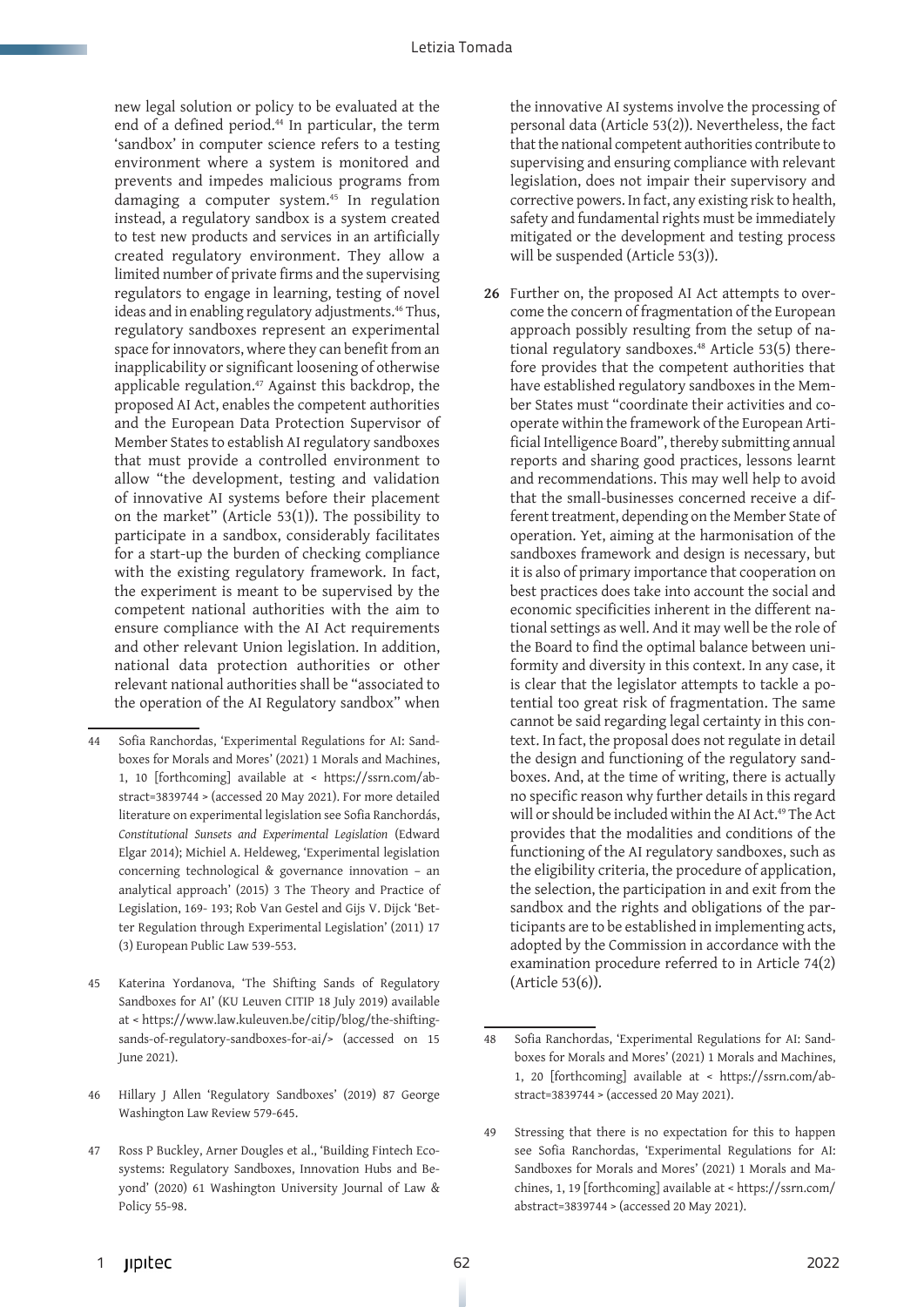- **27** In addition to the proper procedure and conditions of access and functioning, it is also not yet clear which is the design and the type of legal experimentation that will be adopted. In this regard, more clarification in the context of the EU legislative acts providing a legal basis for future AI regulatory sandboxes should be welcomed. In particular, a regulatory sandbox can be limited to providing guidance to the innovator (bespoke guidance) or can foresee temporary derogations and exemptions from given rules (derogations) or provide for 'regulatory comfort' about what regulators deem as compliant behaviour and their approach towards enforcement over a certain period of time (regulatory comfortshared risk).<sup>50</sup> Given the wide variety of potential options and in order to guarantee uniformity at least at the level of the regulatory sandboxes' design, it should be clarified which types of experimental regimes the competent authorities of the Member States will be able to establish. In particular, it appears that a complete temporary regulatory waiver will be excluded, since Article 53(4) explicitly clarifies that the participant in the AI regulatory sandboxes "shall remain liable under applicable Union and Member States liability legislation for any harm inflicted on third parties as a result from the experimentation taking place in the sandbox." Although it is not yet clear which is the type of harm the provision refers to, namely material harm only or also harms due to a breach of rights (e.g. privacy, fundamental rights), it is evident that this provision may prove particularly problematic for a small-scale regulatory sandbox participant.
- **28** In this context, in order to evaluate and opt for the most suited design, it can be instructive to consider the currently existing regulatory sandboxes experiences already developed in relation to the GDPR. For example, in the United Kingdom the Beta phase of a sandbox launched by the Information Commissioner's Office is designed to foster and safeguard data protection while supporting businesses using personal data to develop innovative products and services with a proven public benefit.<sup>51</sup> Moreover, the Norwegian Data Protection Authority (Datatilsynet) introduced in 2020 a regulatory sandbox to guide selected companies in the development of products in

compliance with data protection law and in respect of fundamental rights.52 During the development phase of the service or product, the sandbox prevents any enforcement measure against the companies. Yet, it does not provide a complete waiver from the Data Protection Act.<sup>53</sup> Along similar lines, the French Data Protection regulator (CNIL) has also introduced a regulatory sandbox that will not exempt companies from GDPR application, but will support businesses in designing and developing compliant products and services.54

- **29** Overall, the initial and currently existing legal uncertainty as for the design, modalities and conditions of the functioning of the sandbox, may result in an initial reluctance from private companies in participation. However, the adoption of subsequent EU implementing acts and the powers of the competent authorities of the Member States, leave room for the necessary flexibility and possibility of adaptation to the requirements and best practices that are deemed most appropriate in a technologically developing European legal landscape. In this framework, the establishment of regulatory sandboxes is in general of clear benefit for start-ups and small-businesses, in particular for the product development phase. Yet, at the time of writing, the absence of more detailed information concerning the design and the procedural modalities of the sandboxes' operation, do not allow to assess to what extent these will be concretely beneficial.
- **30** In addition, the proposal envisages specific measures tailored for small-scale providers that Member States must undertake (Article 55). Similarly, to the above discussion concerning the regulatory sandboxes, the introduction of tailored measures to support small-scale businesses shall be welcomed. Also in this context, it will be for the Board, whose tasks are referred to in Article 58, to set an appropriate balance between uniformity and diversity among the relevant practices. And only their concrete implementation can evaluate their real efficiency. Nevertheless, despite the lack of further details at the time of writing, the envisaged measures appear to provide

54 For more details see CNIL, 'Bac à sable » données personnelles de la CNIL : appel à projets 2021' (2021) available at https://www.cnil.fr/fr/bac-a-sable-2021 (accessed 03 December 2021).

<sup>50</sup> For more details in this regard see Sofia Ranchordas, 'Experimental Regulations for AI: Sandboxes for Morals and Mores' (2021) 1 Morals and Machines, 1, 21 [forthcoming] available at <https://ssrn.com/abstract=3839744 > (accessed 20 May 2021).

<sup>51</sup> Six companies are currently part of the sandbox and are active in different areas, including mental health, childcentered content moderation etc). See Information Commissioner's Office, Regulatory Sandbox (2021) available at < https://ico.org.uk/for-organisations/regulatory-sandbox/ > (accessed 13 June 2021).

<sup>52</sup> Birgitte K. Olsen,. Sandbox for Responsible Artificial Intelligence. Data Ethics. (14 December 2020) available at <https://dataethics.eu/sandbox-for-responsible-artificialintelligence/> (accessed 13 June 2021).

<sup>53</sup> Sofia Ranchordas, 'Experimental Regulations for AI: Sandboxes for Morals and Mores' (2021) 1 Morals and Machines, 1, 18 [forthcoming] available at <https://ssrn.com/abstract=3839744 > (accessed 20 May 2021).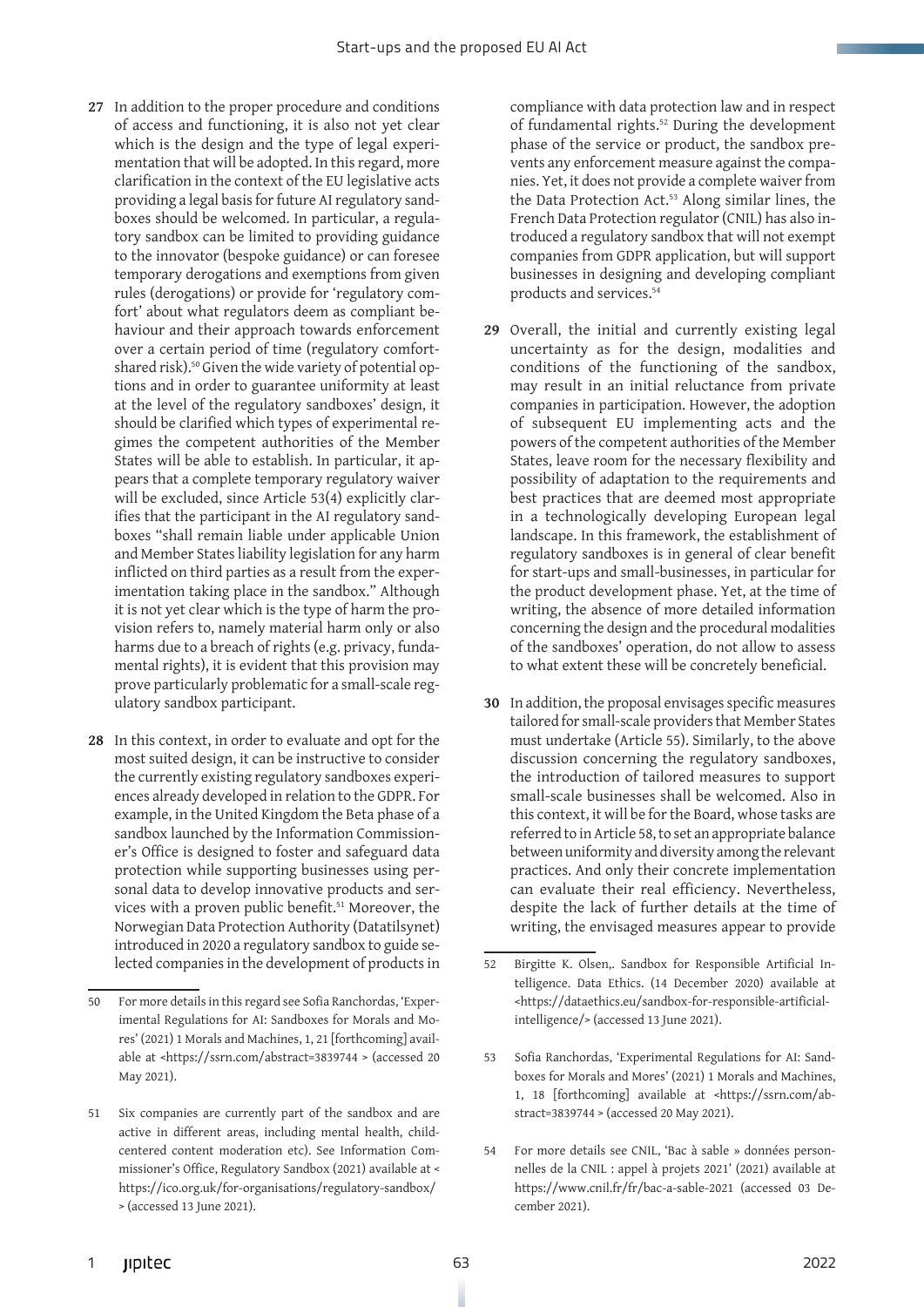useful, but only marginal support, to small-scale businesses. In fact, on one hand, providing smallscale businesses and start-ups with priority access to the regulatory sandboxes is of great importance (Article  $55$  (1)(a)). While on the other hand, however, the organisation of awareness activities on the application of the AI regulation tailored to their needs and the establishment of 'channels of communication' between small-scale stakeholders both as providers and users—and other innovators (Articles 55(1) (b) (c)) risks remaining at the level of a mere 'claim' if not accompanied by concrete support measures for the AI system operation. Similarly, a reduction of the level of fees for the conformity assessment under Article 43, proportionate to the size and market size of the small provider concerned (Article 55(2)) is helpful, but may be not sufficient for comprehensively supporting the business in undergoing the entire cumbersome procedure that will enable its product or service to reach the market.

**31** In light of the above, despite the currently existing legal uncertainty and the difficulty of finding an appropriate level of fragmentation and uniformity, the introduction of measures in support of small-scale businesses and of innovation shall be welcomed. However, the result is that all the measures currently envisaged by the legislator are keen to provide great support to start-ups and small-scale businesses more during the development phase than at the deployment stage. For example, in the context of a sandbox the business participant can receive support as for the availability and use of advanced IT infrastructure, access to data and for checking compliance with existing legislation. Also, the envisaged awareness measures encourage great initiatives. Yet, these are not sufficient to support businesses at the deployment stage, i.e. for both entering and navigating the market.

#### G. Implications and Ways Forward

**32** It is remarkable that in the context of the political ambition of a European AI development agenda, the legislator gives so much attention to the needs of small-scale businesses. Yet, considering that the envisaged measures in support of innovation are mainly limited to the 'development phase', this Section addresses solutions to overcome the existing gaps and uncertainties and highlights directions for further research. It first reviews and proposes best practices that can enhance the support at the experimental stage in the development phase. Furthermore, it promotes the adoption of additional measures and suggests amendments to the proposal that can foster and facilitate deployment for small-scale market players.

#### I. Development Phase

- **33** Some best practices that either are already in use or require further research and that can be implemented both within and outside the context of a sandbox, include tools for ongoing model improvement, for enhancing transparency and allowing the use of models with reduced data requirements. First of all, companies are currently developing tools (MLOps – machine learning operations) to monitor the models for potential inaccuracies and improve them over time.<sup>55</sup> When it comes to transparency and explainability, research on how to better approach those issues is still at the early-stages. There exist 'prediction explanation' tools that highlight influential variables or features, but these cannot yet be used for most complex models as the ones in deep learning neural networks.56 In addition, research is still at early stages when it comes to new approaches to AI that can use less data. This area is relevant in light of the fact that the trend in the volume of data that many AI systems require, in particular in deep learning neural networks, may become unsustainable.<sup>57</sup>
- **34** Regarding best practices to be developed in the context of a sandbox, it is clear that a potential sandbox model cannot foresee a complete waiver from all applicable rules considering that Article 53(4) clarifies that the participants remain liable under applicable Union liability legislation for any harm to third parties resulting from the experimentation. Nevertheless, in the author's view, a sandbox regime modelled along the lines of the currently existing Norwegian 'GDPR' sandbox can be a viable solution to both ensure compliance and safeguard the interests of small-scale businesses. In fact, within this model the participant companies could find guidance in developing products and services compliant with the AI Act, data protection law and fundamental rights. And, while providing for an—at least partial—waiver from the AI Act and GDPR, the selected companies cannot be target of enforcement measures. In light of Article 53(4), the

<sup>55</sup> Hind Benbya, Thomas H. Davenport, and Stella Pachidi 'Artificial Intelligence in Organizations: Current State and Future Opportunities' (2020) 19 (4) MIS Quarterly Executive 1, 9.

<sup>56</sup> Ibid.; Royal Society 'Explainable AI: the basics' Policy Briefing (2019) 19 available at < https://royalsociety.org/-/media/policy/projects/explainable-ai/AI-and-interpretability-policy-briefing.pdf > (accessed on 11 June 2021).

<sup>57</sup> James Wilson, Paul R. Daugherty, and Chase Davenport, 'The future of AI will be about less data, not more' (2019) Harvard Business Review available at <https://hbr.org/2019/01/thefuture-of-ai-will-be-about-less-data-not-more> (accessed on 18 June 2021).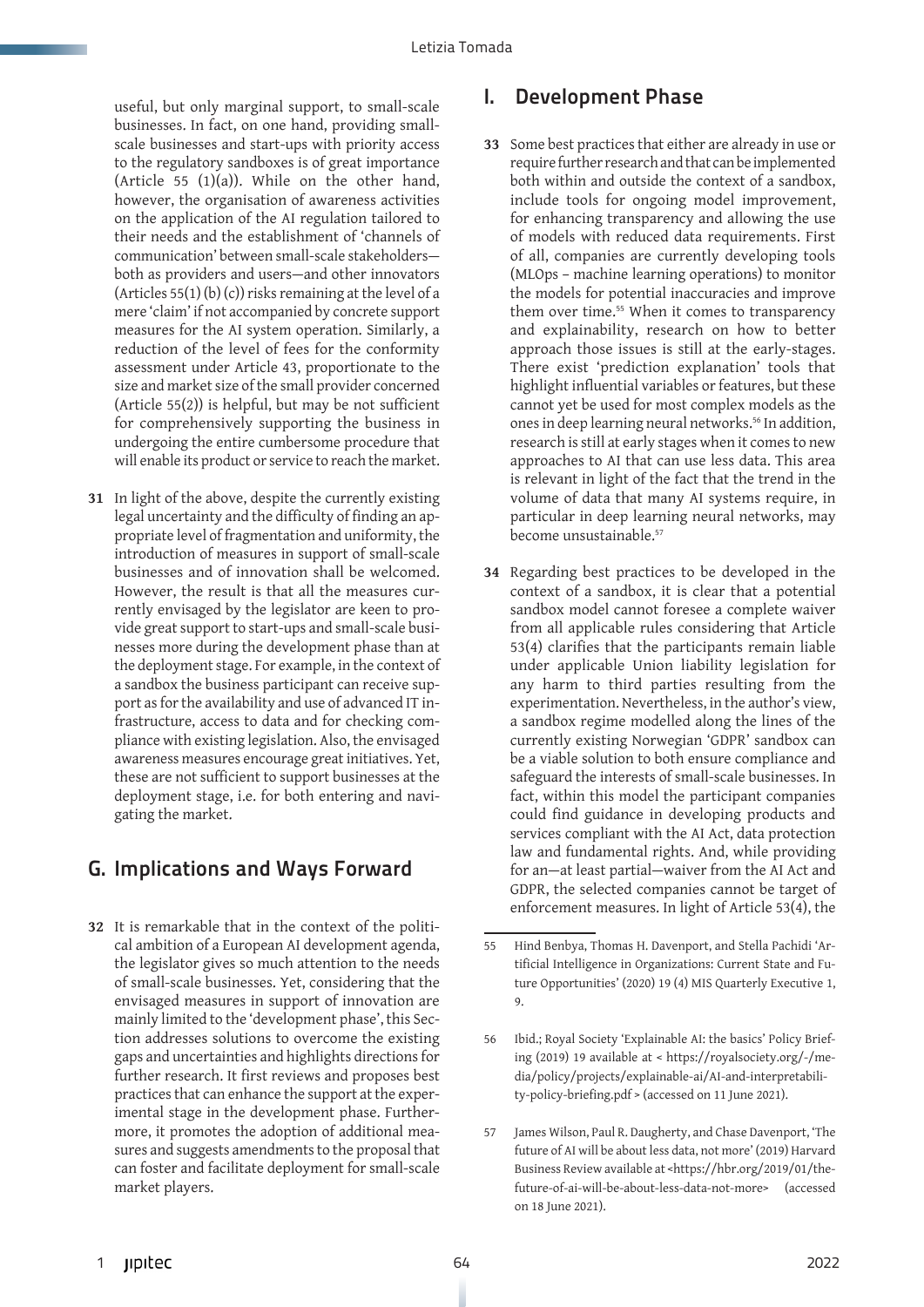waiver can relate to aspects that do not involve the risk of causing harm to third parties. In addition, for the other relevant aspects a regime of shared risk and liability can be implemented.

**35** The introduction of these practices and further research in these areas will provide support to smallbusinesses in complying with requirements of data governance, human oversight and will allow them to overcome the challenges concerning the lack of infrastructures and expertise.

### II. Deployment phase

- **36** To support small-businesses in overcoming the boundaries between the development and the concrete implementation of the invention, the set-up of management and governance practices should be fostered and encouraged. Several organisations have already implemented different types of structures and roles to handle AI projects. These include appointing AI experts, creating a centre of excellence and developing an AI strategy.58 The implementation of these or of similar practices should occur during the development phase but their maintenance and improvement during all of the business-lifecycle is key. In this regard, entities such as start-up hubs or venture capital investors may play a relevant role in supporting small-scale businesses with the set-up and maintenance of those organisational measures. The external support in the establishment of management and governance measures and the monitoring of their activities will in turn allow startups to implement the measures aimed at ensuring human oversight and data governance, to follow the conformity assessment procedure and to respond to the need of skills and expertise.
- **37** Furthermore, once the product or service has been put into the market, businesses shall keep monitoring the compliance of the AI system with all relevant requirements. As analysed above, the envisaged reduction of penalties in cases of noncompliance on the basis of the size and market-size of the business involved, is very much welcomed. However, it may well not be sufficient and smallbusinesses will likely keep being discouraged from

deploying their AI innovations in light of the risks of considerable penalties and liability they still may face. In this framework, it is suggested to, first, encourage mergers and acquisitions, so that the established businesses can buy out or absorb the small-business innovative activity thereby taking over all related conformity requirements and responsibilities. In a similar vein, for cases in which a complete merger is not the preferred business solution, alternative ways of cooperation with more established businesses and investors should be developed and encouraged. This would allow them to agree on regimes of shared-liability whereby the more established organisation offers concrete support to the small-business in facing the burden of the liability risk. Secondly, it is recommended to explicitly introduce a waiver, or partial waver, from liability and penalties in cases of absence of fault.<sup>59</sup> Such a provision would represent a 'safe-harbour' for small businesses who have adopted measures and practices to comply with all relevant requirements but might have unintentionally overlooked some compliance aspects due to their lack of appropriate resources or expertise.

**38** Lastly, it is suggested to provide support to small scale providers also in the context of enforcement before national courts, for example by reducing attorneyfees or by implementing fast-track procedures. This would mitigate the risks and possible negative consequences that an action before a court would represent for small-scale businesses.

## H. Conclusion

**39** In conclusion, the setup of a regulatory framework for trustworthy AI may have overall positive implications for start-ups' AI innovation. In fact, the legal framework provides a safety net that helps smallscale business providers avoid becoming prey to the indiscriminate behaviour of larger incumbents. In addition, the presence of specific rules aimed at addressing and safeguarding their category is positive. However, the referral to 'small-scale providers' as limited to small and micro enterprises does not seem justified and it is therefore recommended to broaden the scope of Article 3 as to encompass the whole SMEs category. Expanding the addressees would result in a more ample and more efficient use of the measures in support of innovation. Moreover, several requirements set forth in provisions—such as those for 'human oversight', conformity assessment, and others—represent a compliance burden for small-scale providers, thereby constituting a barrier that hinders the passage from invention to in-

<sup>58</sup> In this regard see the survey in Thomas H. Davenport, 'The AI advantage: How to put the artificial intelligence revolution to work' (MIT Press, 2018). For further details see Thomas Davenport and Vikram Mahidhar 'What's your cognitive strategy?' (MIT Sloan Management Review 2018) available at < https://sloanreview.mit.edu/article/whatsyour-cognitive-strategy/ > (accessed on 12 June 2021); Hind Benbya, Thomas H. Davenport, and Stella Pachidi 'Artificial Intelligence in Organizations: Current State and Future Opportunities' (2020) 19 (4) MIS Quarterly Executive 1, 11.

<sup>59</sup> The details and implications of such a clause will be further researched and analysed in a separate paper.